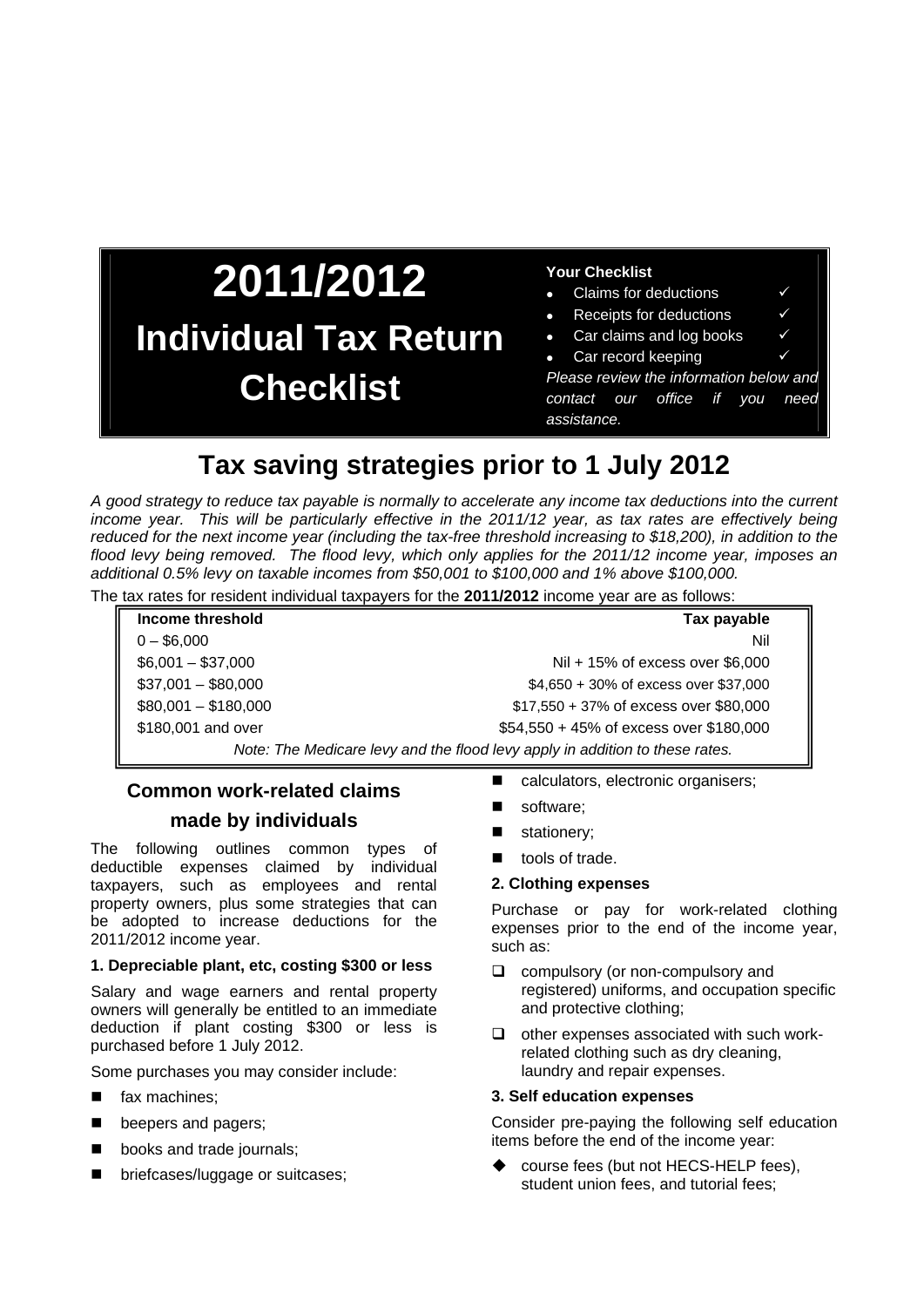interest on borrowings used to pay for any deductible self education expenses.

Also bring forward purchases of stationery and text books (i.e., those which are not required to be depreciated).

### **4. Other work-related expenses**

Employees can prepay any of the following expenses prior to 1 July 2012:

- union fees;
- subscriptions to trade, professional or business associations;
- magazine and newspaper subscriptions;
- seminars and conferences;
- income protection insurance (excluding death and total/permanent disability).

*Note: When prepaying any of the expenses above before 1 July 2012, ensure that any services being paid for are to be provided within a 12 month period that ends before 1 July 2013. Otherwise, the deductions must generally be claimed over the period of the prepayment.* 

### **Information Required**

We will need you to bring information to assist us in preparing your income tax return.

Please check the following and bring along payment summaries, statements, accounts, receipts, etc., to help us prepare the return.

#### **Income/Receipts:**

- $\Box$  payment summaries for salary and wages;
- $\Box$  lump sum and termination payments;
- $\Box$  government pensions and allowances;
- $\Box$  other pensions and/or annuities:
- $\Box$  allowances (e.g., entertainment, car, tools);
- $\Box$  interest, rent and dividends;
- $\Box$  distributions from partnerships or trusts;
- $\Box$  details of any assets sold that were either used for income earning purposes or which may be caught by capital gains tax.

### **Deductions (in addition to those mentioned above):**

- award transport allowance claims;
- bank and government charges on deposits of income, and deductible expenditure;
- bridge/road tolls (travelling on business);
- car parking (when travelling on business);
- conventions, conferences and seminars;
- depreciation of library, tools, business equipment, incl. portion of home computer;
- gifts or donations;
- home office running expenses:
	- $\bullet$  cleaning
	- cooling and heating
	- depreciation of office furniture
	- lighting
	- telephone;
- interest and dividend deductions:
	- account keeping fees
	- ongoing management fees
	- interest on borrowings to acquire shares
	- advice relating to changing investments (but not setting them up);
- interest on loans to purchase equipment or income earning investments;
- motor vehicle expenses (business/work related);
- overtime meal allowances;
- rental property expenses including:
	- advertising expenses
	- council/water rates
	- insurance
	- interest
	- land tax
	- legal expenses/management fees
	- genuine repairs and maintenance
	- telephone expenses
	- travelling to inspect property;
- superannuation contributions by sole traders or substantially unsupported taxpayers;
- sun protection items;
- tax agent fees;
- telephone expenses (business);
- tools of trade.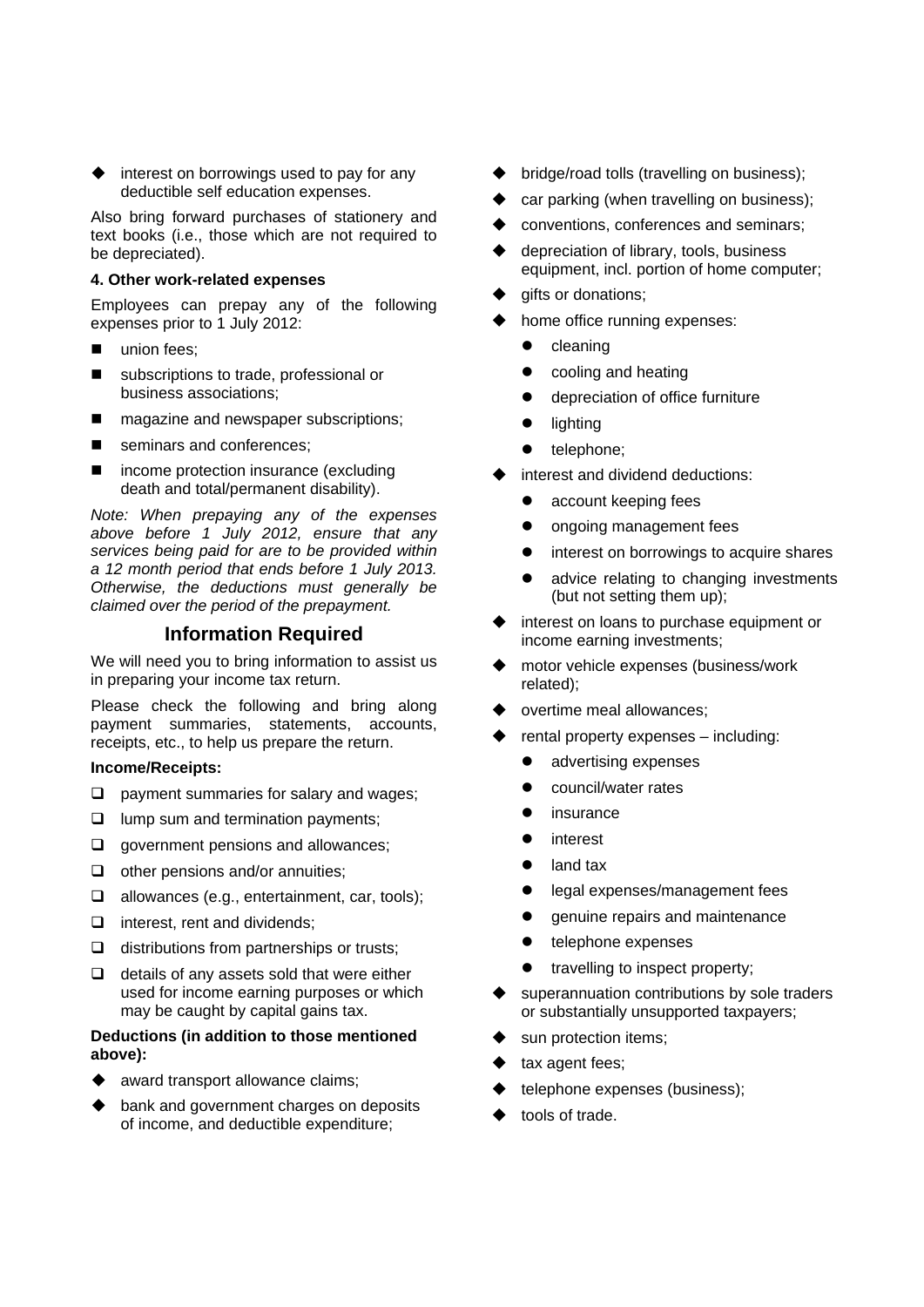# **2011/2012 Year-end Checklist for Business**

Many of our business clients like to review their tax position at the end of the financial year and evaluate any year-end strategies that may be available to legitimately reduce their tax. Traditionally, year-end tax planning for small businesses is based around two simple concepts – i.e., accelerating business deductions and deferring income.

However, Small Business Entities (SBEs) have greater access to year-end tax planning due to particular concessions that only apply to them. The SBE system replaced the previous Simplified Tax System ("STS") on 1 July 2007. Taxpayers that qualify as an SBE can pick and choose which of the concessions they wish to use each year (although restrictions still remain in relation to the SBE depreciation rules). The basic requirement to be eligible for the SBE concessions is that the business taxpayer's annual turnover (including that of some related entities) is less than \$2 million.

The following are a number of areas that may be considered for all business taxpayers.

### **Maximising deductions for non-SBE taxpayers**

Non-SBE business taxpayers should endeavour to maximise deductions by adopting one or more of the following strategies:

- **Prepayment strategies;**
- Accelerating expenditure; and
- Accrued expenditure.

### **Prepayment strategies – non-SBE**

Any part of an expense prepayment relating to the period up to 30 June is generally deductible in full.

In addition, non-SBE taxpayers may generally claim the following prepayments in full:

- expenditure under \$1,000;
- salary and wages; or
- expenditure required to be incurred under law.

*Editor: Prepayments can be a little confusing, so before you commit to making a payment please feel free to call us with any queries or assistance if required.* 

### **Accelerating expenditure – non-SBE**

This is where a business taxpayer brings forward the expenditure on regular, on-going deductible items. However, business taxpayers are generally entitled to deductions on an "incurred basis".

Therefore, there is no requirement for the expense to be paid by 30 June 2012. As long as the expense has genuinely been incurred, it will generally be deductible.

### **Checklist**

The following may act as a checklist of possible accelerated expenditure:

**Depreciating assets** costing \$100 or less can be written off in the year of purchase.

 Depreciating assets costing less than \$1,000 can be allocated to a low value pool and depreciated at 18.75% (which is half of the full rate of 37.5%) in their first year regardless of the date of purchase.

- **Repairs**  repairs to office premises, equipment, cars or other business items.
- **Consumables/spare parts.**
- **Client gifts.**
- **Donations.**
- **Advertising.**
- **Fringe benefits**  any benefits to be provided, such as property benefits, could be purchased and provided prior to 1 July 2012.
- □ **Superannuation** contributions to a complying superannuation fund, to the extent contributions are actually made (i.e., they cannot be accrued but must be paid by 30 June).